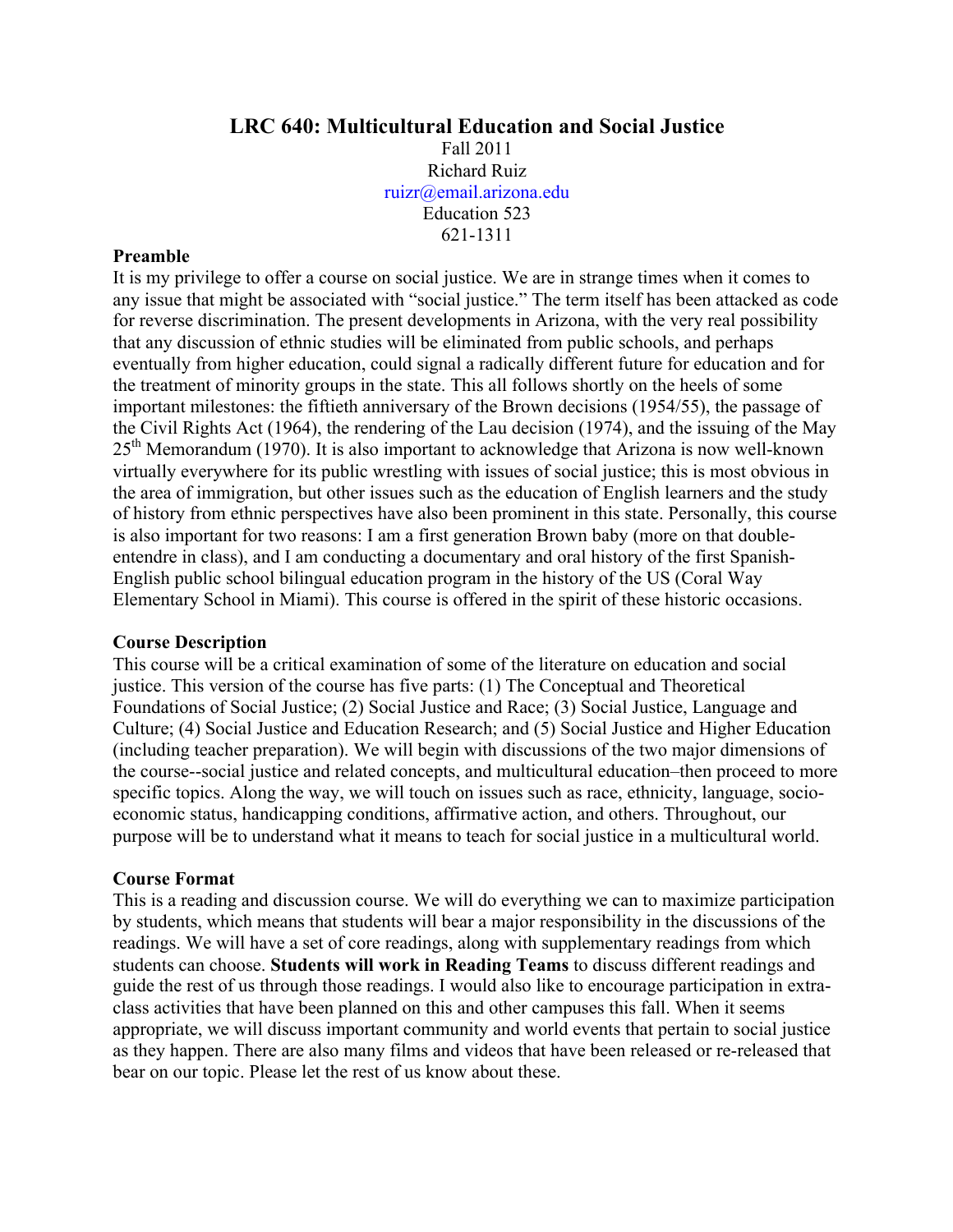#### **Course Readings**

Two books are available for purchase at the University Bookstore:

Hawkins, M. (2011). *Social justice language teacher education.* Bristol, UK: Multilingual Matters.

Skutnabb-Kangas, T, Phillipson, R., Mohanty, A. K., & Panda, M*., eds*. (2009). *Social justice through multilingual education.* Bristol, UK: Multilingual Matters*.*

In addition, a number of articles and book chapters are available on the course D2L site. Finally, I will also provide you with a list of books from my personal library for supplementary reading.

#### **Course Assignments and Expectations**

1. Students will participate in leading discussions on weekly readings.

2. Students will keep a reading log on the assignments and turn them in three times during the semester as indicated on the course schedule. These will be submitted electronically.

3. Students will write and present a paper of between 10 and 15 pages on an appropriate topic.

Presentations will be at the end of the semester as indicated on the course schedule.

#### **Course Evaluation**

My expectation is that everyone will do very well and not need to worry about grades. I will try to provide feedback on your writing in a timely way, but I have had trouble with that in the past so you might have to bear with me. I fully expect that you will say something about that on the course evaluation if I don't do well. Grades will be assigned for the course more or less according to the following indicators:

Timely\* submission of reading logs (30%) Active participation in class discussions (30%) Term paper and presentation (40%)

Symposium participation (20%)

(\*No more than one week after the due date–see schedule below.)

My policy on Incompletes is that I hope no one takes one. I will grant one in real emergencies, but only if you let me know as soon as possible. Without prior notice I will have to award you a regular grade.

#### **Instructor Information**

**Office hours**: My formal office hours this semester are as follows. Please let me know if these are not convenient for you so that we can arrange other times.

| <b>Monday:</b>                                                                                 | 11:30-12:30 | <b>Education 523</b> |
|------------------------------------------------------------------------------------------------|-------------|----------------------|
| Tuesday:                                                                                       | $1:00-2:00$ | <b>Chavez 211</b>    |
| Wednesday: 12:00-1:00                                                                          |             | <b>Chavez 211</b>    |
| <b>Wednesday: 3:00-5:00</b>                                                                    |             | <b>Education 523</b> |
| $\mathbf{D}_{\mathbf{v}}$ , American tendence and $\mathbf{D}_{\mathbf{v}}$ are a proportional |             |                      |

**By Appointment as Requested**

**Office**: Education 523 (621-1311)

**Department** and Program Office: Education 512 (621-1311)

**Email**: ruizr@email.arizona.edu

**Facebook**: I have an account, but I'm scared to use it.

**Course Schedule**

**August 25 (Introduction and Overview)**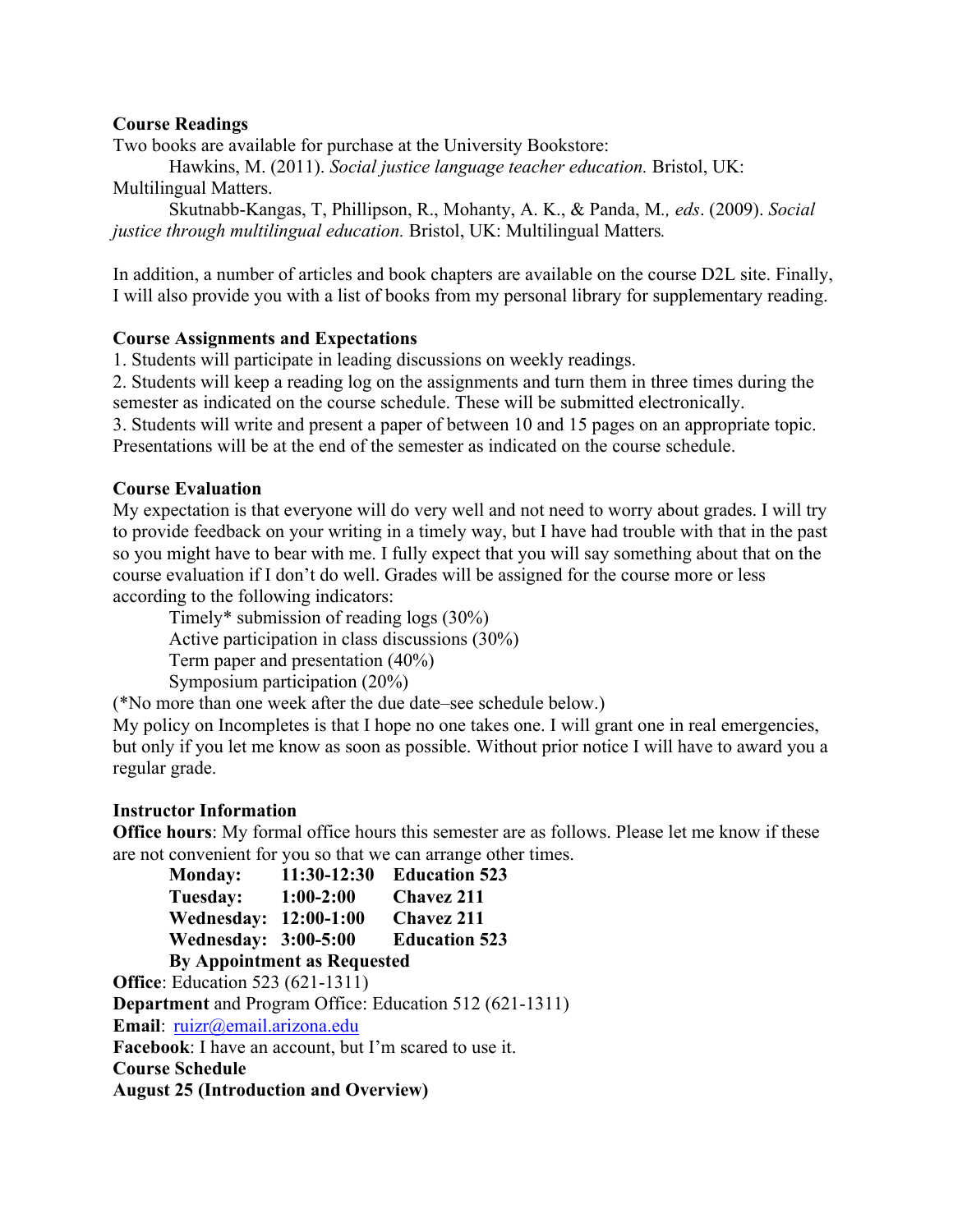## MULTICULTURAL EDUCATION & SOCIAL JUSTICE

## **Reference:**

- 1. Wildman, S. M. & Davis, A. D., "Language and silence: Making systems of privilege visible";
- 2. Zajda, "Education and Social Justice"

## *September 1 (Symposium)*

SOCIAL JUSTICE–¿WHAT DOES IT MEAN?

## **Reading:**

- 1. D. Miller, "The scope of social justice"; "Prospects for social justice";
- 2. M. Young, "Five faces of oppression";
- 3. Capeheardt et al., "Social Justice"; "Ecumenical Call for Justice"

## **Supplementary Reading:**

1. J. Martin, *Cultural miseducation*

## **September 8 (Reading Log Due)**

#### THE LEGACY OF BROWN V BOARD OF EDUCATION 50 YEARS LATER **Reading:**

- 1. *Brown et al. v. Board of Education of Topeka et al.* 387 US 483 (May 17, 1954);
- 2. J.D. Anderson, "Crosses to bear and promises to keep: The jubilee anniversary of Brown v. Board of Education";
- 3. Davis, D. M. (2004) "Merry-go-round";
- 4. Moll (Brown Lecture)

## **Supplementary Reading:**

1. E. Lagemann & L. P. Miller, eds, *Brown v. Board of Education: The challenge for today's schools*. New York: Teacher's College Press

## **Film:**

1. *Eyes on the Prize: The Civil Rights Years*

## **September 15**

# DECONSTRUCTING RACE AND SOCIAL JUSTICE

## **Reading:**

- 1. Glasgow, Excerpt from *A Theory of Race*;
- *2.* Asim, *Excerpt from The N Word*

## **Supplementary Reading:**

- *1.* Pollock*, Everyday Racism;*
- *2.* Taylor et al (eds.), *Foundations of Critical Race Theory;*
- *3.* Dixson & Rousseau (eds.), *Critical Race Theory in Education;*
- *4.* Henry Louis Gates*, Loose Canons*

## **September 22**

## LANGUAGE, CULTURE AND SOCIAL JUSTICE

## **Reading:**

1. *Social Justice and Multilingual Education*: Chapter 3 (Skutnabb-Kangas), Chapter 5 (Phillipson) and Chapter 17 (Skutnabb Kangas)

## **Supplementary Readings:**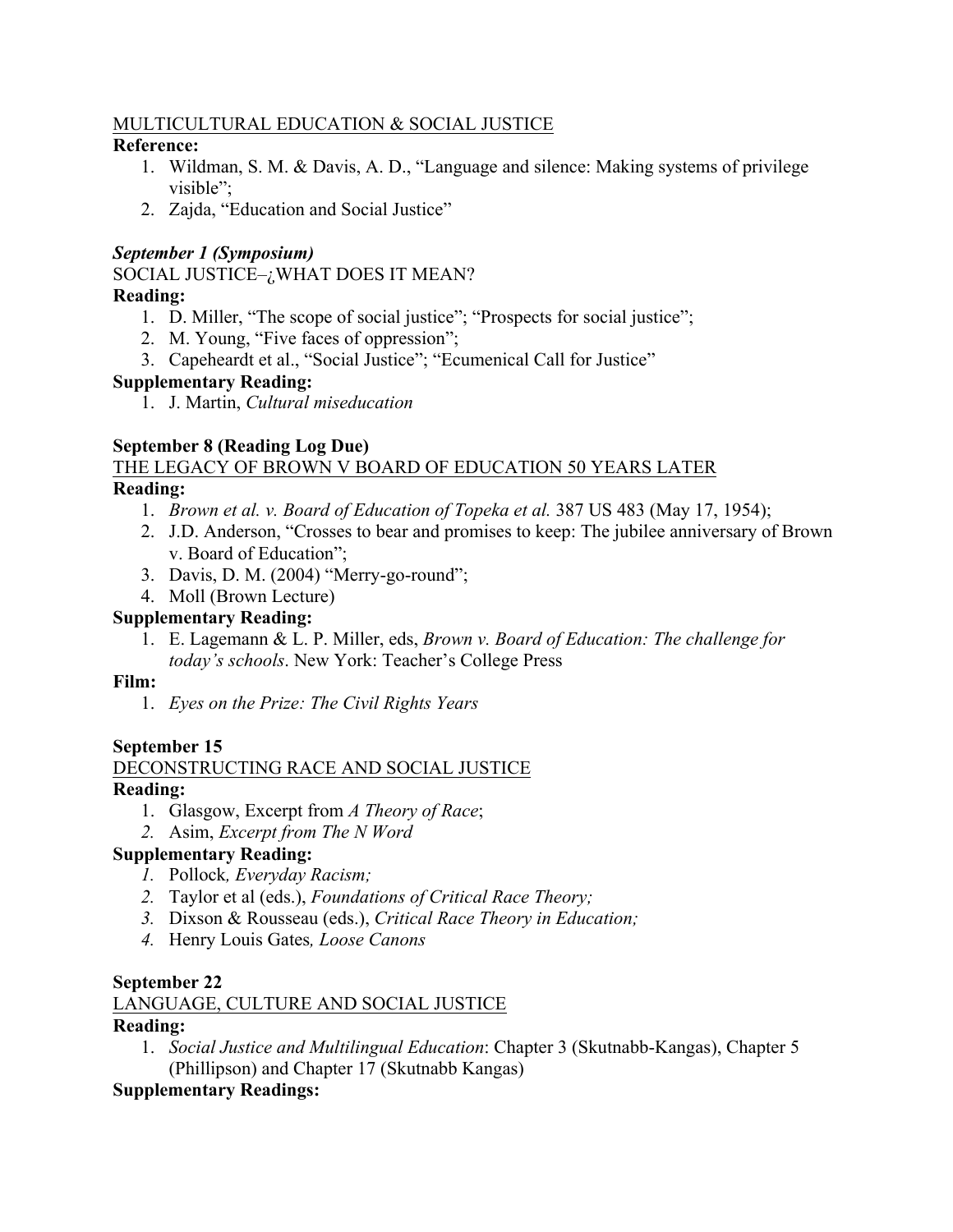Garcia, *Bilingual Education in the 21st Century: A Global Perspective*; Skutnabb Kangas & Phillipson, eds., *Linguistic Human Rights*; Lau v Nichols 1974

#### **September 29**

CASE STUDIES OF LANGUAGE AND SOCIAL JUSTICE

#### **Reading:**

*Social Justice and Multilingual Education*: Especially Chapter 6 (Heugh), Chapter 10 (Taylor), and Part 4 (on Peru, Scandinavia, and India);

Padden, "The Deaf Community and the Culture of Deaf People";

Kyeyune, Enfranchising the Teacher of English Through Action Research: Perspectives on English Language Teacher Education in Uganda (Chapter 5 in *Social Justice Language Teacher Education*)

#### **Supplementary Readings:**

Menken, *English Learners Left Behind*; Gandara, *Forbidden Language*

## **October 6**

EDUCATION RESEARCH AND SOCIAL JUSTICE

## **Reading:**

Gloria Ladson-Billings, Qualitative Research in the Public Interest, in N. Denzin & M. Giardina, eds. *Qualitative Inquiry and Social Justice;* 

Newfield, Multimodality, Social Justice, and becoming "A Really South African" Democracy: Case Studies from Language Classrooms *(Chapter 2 in Social Justice Language Teacher Education)*

## **Supplementary Readings**:

*Indigenous Policy Journal;* M. Giardina & L. Vaughn*, Pedagogies of Hope in Post-Katrina America. In Denzin & Giardina*

## **October 13 (Reading Log Due)**

EDUCATION RESEARCH AND HUMAN RIGHTS

## **Reading:**

R. Skloot, *The Immortal Life of Henrietta Lacks*

## **Supplementary Reading:**

*Social Justice and Multilingual Education* Chapter 9 (on Indigenous Knowledge in Nepal)

#### **October 20**

EDUCATION RESEARCH AND SOCIAL JUSTICE

## **Reading:**

Toohey & Waterstone, Working for Social Justice in a Collaborative Social Action Research Group (Chapter 8 in Hawkins, *Social Justice Language Teacher Education*)

#### **Supplementary Reading:**

*AERA Standards on Conducting Educational Research* (in AERA.net)

## **October 27**

SOCIAL JUSTICE AND HIGHER EDUCATION

## **Reading:**

Edley, Excerpt from *Not All Black and White*; Green, "Justice and Diversity" (on the Michigan Case); Grutter v Bollinger 539 U.S. 306 (2003) 288 F.3d 732, affirmed.;